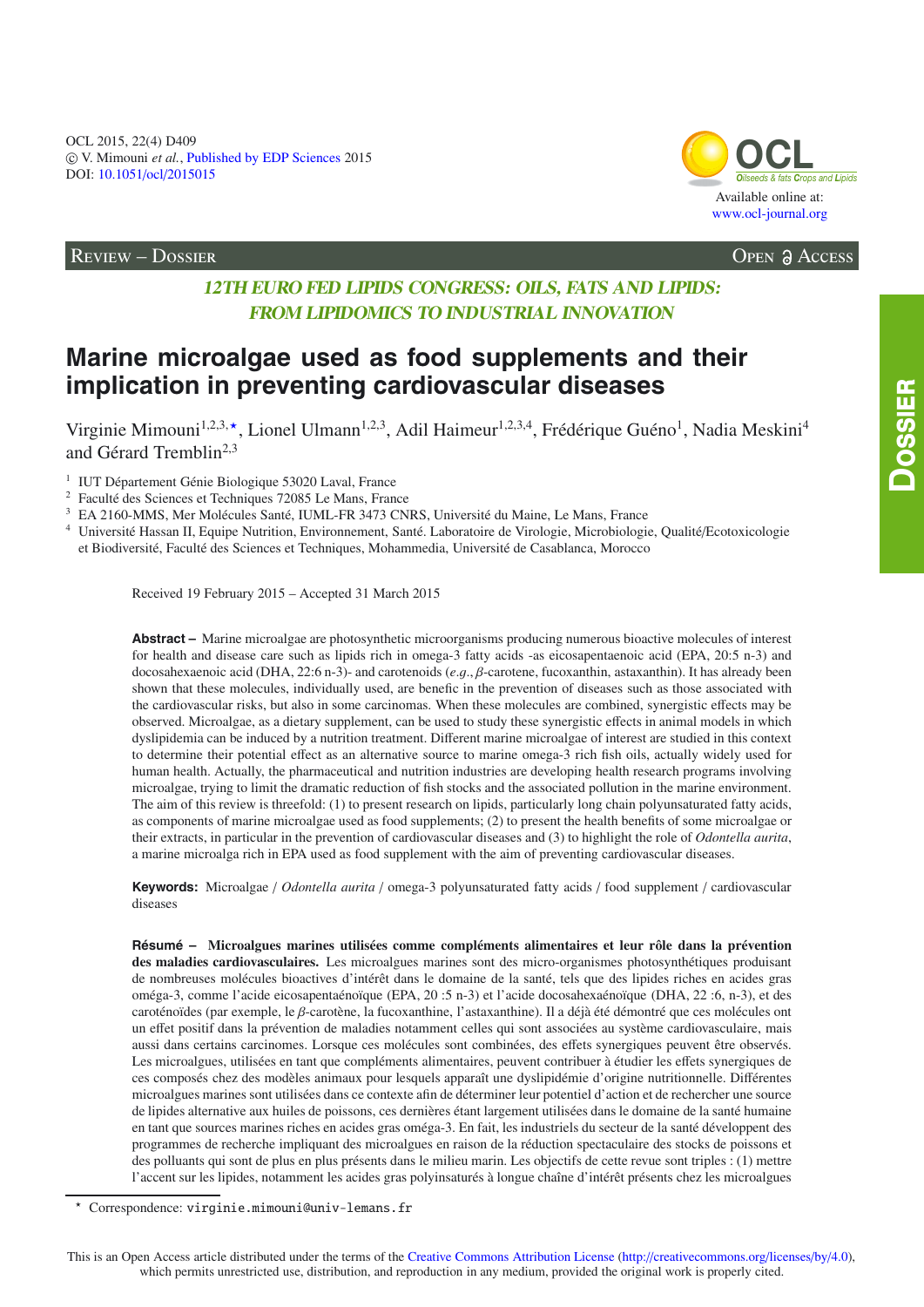utilisées en tant que compléments alimentaires ; (2) présenter les effets bénéfiques sur la santé de quelques microalgues ou de leurs extraits notamment dans la prévention des maladies cardiovasculaires et (3) mettre en exergue le rôle de *Odontella aurita*, une microalgue marine riche en EPA, commercialisée en tant que complément alimentaire dans la prévention des maladies cardiovasculaires.

**Mots clés :** Microalgues / *Odontella aurita* / acides gras polyinsaturés oméga-3 / compléments alimentaires / maladies cardiovasculaires

## **1 Introduction**

Food supplements are used to provide nutrients that can improve metabolic reactions involved in bioactive molecule synthesis. Among these nutrients, polyunsaturated fatty acids (PUFA) are needed as precursors of molecules related with cardiovascular regulation such as prostaglandins, thromboxanes or leucotriens (Guesnet *et al.*, [2005\)](#page-5-0). Actually, fish oils are used to provide omega-3 PUFA, specifically eicosapentaenoic and docosahexaenoic acids (EPA and DHA, respectively) for human nutrition. However, new plant marine sources can be used for the production of these fatty acids. Marine microalgae have the ability to synthesize these fatty acids and received special attention for aquaculture or for food supplement use by pharmaceutical and nutrition industries. Actually, few microalga species are used for human nutrition. Moreover, crude extracts or whole cell can be provided as ingredient in different food. As microalgae are known for lipid storage, extraction of lipid droplets provides oil that can be integrated in food preparation. In this case, only the effect of lipid could be beneficial, while when the whole cell is used, as freeze-dried biomass, all compounds of microalgae could interact in human metabolic pathways. Indeed, in addition to lipids, high levels of pigments or phytosterols present in microalgae can have synergic effects in the regulation of parameters involved in cardiovascular or metabolic diseases.

The aim of this review is to bring information about the potential role of microalgae as food supplements in replacement of commonly used marine sources such as fish oils. This information will be focused on the use of microalgae as alternative lipid and PUFA sources and their health benefits. Original results will also be presented on the dose effect of freeze-dried biomass of a marine diatom, *Odontella aurita*, on omega-3 PUFA tissue enrichment.

## **2 Microalgae as lipid and PUFA sources**

Microalgae are photosynthetic microorganisms found in marine and freshwater. These organisms are characterized by biochemical molecules with potential for different industrial activities such as biofuel production, pharmaceuticals, cosmetics or nutraceutics use (Mimouni *et al.*, [2012](#page-5-1)).

The biochemical composition of microalgae reveals interesting levels of organic molecules such as proteins, polysaccharides, lipids, phytosterols and pigments, but also of mineral salts.

Although isolated from natural marine or freshwater, microalgae can be cultured through different scales, from erlenmeyer flasks (laboratory scale) to photobioreactors or open ponds and raceways (industrial scale). In order to maintain a constant biochemical composition, the photobioreactor culture is preferentially used in order to control parameters involved in the microalgal culture such as carbon source, nutriments, pH, light and temperature.

Among bioactive molecules, even if lipids from microalgae are actually used for animal nutrition in aquaculture, these molecules could be also used for human nutrition.

Indeed, marine microalgae are characterized by high levels of PUFA especially from the n-3 series, eicosapentaneoic and docosahexaenoic acids (EPA and DHA, respectively). The fatty acids are incorporated into neutral lipids (triacylglycerols) as storage but also into polar lipids such as phospholipids and galactolipids as membrane constituents of chloroplast and endoplasmic reticulum compartments, respectively.

According to this specificity in lipids and fatty acids, microalgae could be considered as an alternative to usual marine source used in human nutrition such as fish oils. Indeed, fish and fish oil are the main sources of omega-3 long chain polyunsaturated fatty acids (LC-PUFA) but it has been raised that pollutants or toxins could be accumulated in fish. Moreover, the use of fish oil is quite poor partially due to problems linked with odor, taste and oxidative stability. Due to these disadvantages, researches have been developed for an application of microalgae (marine or freshwater) in human nutrition, specifically with fatty acid new source.

The main constituents of the lipid fraction of the fresh water microalga *Chlorella vulgaris* are oleic (18:1 n-9), palmitic (16:0) and linolenic (18:3 n-3) acids, accounting for 41, 22 and 9% of the total amount, respectively (Mendes *et al*., [1995\)](#page-5-2). In another species, *Dunaliella salina*, these fatty acids account for more than 80% of the total of fatty acids (Herrero *et al.*, [2006\)](#page-5-3). The diversity of fatty acids that can be produced by microalgae are also function of length or unsaturation. For example, in the green fresh water microalga *Haematococcus*, short chain fatty acids have been characterized (Rodriguez-Meizoso *et al.*, [2010](#page-6-0)). Some microalgae are able to synthesize LC-PUFA which could present some health benefits. Some are producing omega-6 fatty acids: the *Arthrospira* and *Porphyridium* species have the ability to synthesize respectively gammalinolenic and arachidonic acids. Some others are producing omega-3 fatty acids: EPA has been proved to be synthesized in genus *Nannochloropsis, Phaeodactylum, Nitzschia, Odontella, Isochrysis* and *Pavlova* species while DHA was only present in the *Crypthecodinium, Pavlova* and *Schizochytrium* ones.

Among these microalgae, only few species have been authorized for a commercial used as food supplements. These species are *Arthrospira*, *Chlorella*, *Crypthecodinium*, *Dunaliella* and *Odontella*.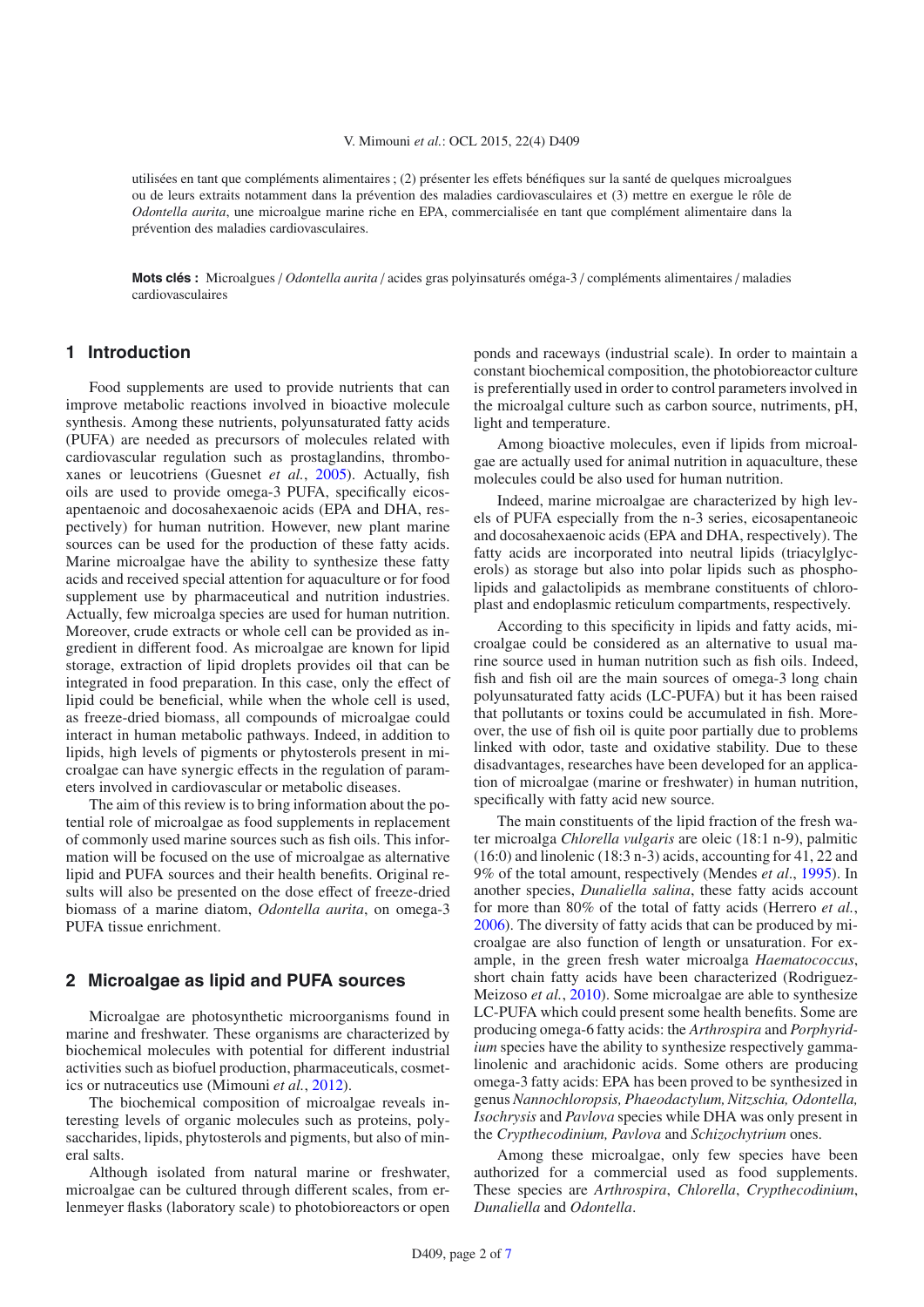#### V. Mimouni *et al.*: OCL 2015, 22(4) D409

<span id="page-2-1"></span><span id="page-2-0"></span>

|  | <b>Table 1.</b> Lipid content and the main omega-3 PUFA of interest of microalgae authorized for human nutrition. |  |
|--|-------------------------------------------------------------------------------------------------------------------|--|
|  |                                                                                                                   |  |

| Microalga species      | Lipid content*<br>(% dry weight biomass) | PUFA of interest                                           |
|------------------------|------------------------------------------|------------------------------------------------------------|
| Dunaliella sp.         | $10 - 70$                                | $ALA + EPA$ (Sheffer <i>et al.</i> , 1986)                 |
|                        |                                          | (Chen <i>et al.</i> , 2011) (Bhosale <i>et al.</i> , 2010) |
| Chlorella sp.          | $5 - 58$                                 |                                                            |
|                        |                                          | $ALA + EPA$ (Petkov and Garcia, 2007)                      |
| Odontella aurita       | $8 - 10$                                 | (Buono <i>et al.</i> , $2014$ )                            |
| Crypthecodinium cohnii | $20 - 51$                                |                                                            |
| <i>Isochrysis</i> sp.  | $7 - 40$                                 | EPA (Guihéneuf et al., 2010)                               |
|                        |                                          | DHA (De Swaaf et al., 1999)                                |
|                        |                                          | $EPA + DHA$ (Lin <i>et al.</i> , 2007)                     |
|                        |                                          |                                                            |

<sup>∗</sup> Results are from Mata *et al*. [\(2010](#page-5-10)). ALA, alpha-linolenic acid; EPA, eicosapentaenoic acid; DHA, docosahexaenoic acid.

**Table 2.** Use of biomass or crude extracts from some microalgae approved for human nutrition on some lipid parameters.

| Lipid parameters  | Microalgae                          | Human studies                                                                                                | Animal studies                                         |
|-------------------|-------------------------------------|--------------------------------------------------------------------------------------------------------------|--------------------------------------------------------|
| Lipidemia         | Arthrospira                         | (Torres-Duran <i>et al.</i> , $2012$ )<br>(Samuels <i>et al.</i> , $2002$ )<br>(Parikh <i>et al.</i> , 2001) | (Ponce-Canchihuaman et al., 2010)                      |
|                   | Crypthecodinium<br><i>Chlorella</i> |                                                                                                              | (Ryan <i>et al.</i> , 2009)<br>(Cherng and Shih, 2005) |
| Tissue fatty acid | Arthrospira                         |                                                                                                              | (Torres-Duran <i>et al.</i> , $2006$ )                 |
| Composition       | Crypthecodinium                     |                                                                                                              | (Lin <i>et al.</i> , 2011)                             |
| Lipoprotein       | Dunaliella                          | (Shaish <i>et al.</i> , $2006$ )                                                                             |                                                        |
| Metabolism        | <i>Isochrysis</i>                   |                                                                                                              | (Nuno <i>et al.</i> , 2013)                            |
| Lipidemia         | Odontella aurita                    |                                                                                                              | (Haimeur <i>et al.</i> , $2012$ )                      |

In Table [1](#page-2-0) are reported the lipid content and the main omega-3 PUFA of interest of microalgae authorized for human nutrition.

## **3 Health benefits of microalgae in preventing cardiovascular diseases**

Health benefits of microalgae are being increasingly recognized and appreciated within the last three to four decades since the introduction of probiotic nutritional supplements. Health benefits of food ingredients and dietary supplements are attributed essentially to long chain polyunsaturated fatty acids (LC-PUFA). Various microalgae, as outlined in the previous section, have the ability to synthesize LC-PUFA with particular interest, specifically the omega-3 and omega-6 series such as EPA, DHA and ARA (Pulz and Gross, [2004\)](#page-6-12).

Freshwater and marine microalgae have been found to have health benefits on cardiovascular diseases, inflammatory diseases, cancer and viral infections. We focused this section on the role of some microalgae in the prevention of cardiovascular diseases.

The microalga or more exactly cyanobacteria *Athrospira* sp. has been shown to increase the plasminogen activating factor in endothelial cells with a positive impact on cardiovascular disease prevention. This cyanobacteria is also known to enhance the immune system with a prevention in both viral and cancer infections, or to increase the gastrointestinal microorganism flora (Barrow and Shahidi, [2008\)](#page-5-14). This microalga alleviates hyperlipidemia, decreases hypertension and glucose level (Spolaore *et al.*, [2006\)](#page-6-13). It also has been stated that another freshwater microalga, *Chlorella* sp. was able to have several health benefits such as a decrease of glycemia and cholesterolemia. These species could also be used to increase the cytokine production to stimulate immune response (Barrow and Shahidi, [2008\)](#page-5-14).

Even if few microalga strains have been approved for human nutrition, some experiments with other microalgae have been conducted on animal models. Indeed, a lyophylisate of *Porphyridium cruentum* strain have been used as a food supplement for Syrian golden hamsters. In this experiment, it has been shown that the use of this microalga biomass reduced the circulating cholesterol (dose dependently) and body fat (expressed as percentage) in hypercholesterolaemic animals (Harding *et al.*, 2009). In diabetic rats, it has been shown that groups fed with the microalga *Isochrysis galbana* exhibited decreased glucose and lipid values (triacylglycerol and cholesterol) and weight loss. Concerning the lipoprotein metabolism, this microalga increased the low density lipoproteins and decreased the high lipoprotein concentrations (Nuno *et al.*, [2013\)](#page-6-11).

In Table [2](#page-2-1) are summarized the health effects investigated for microalgae biomass, extracts or metabolites in human and animal studies. Reported data are focused on regulation of lipid parameters with microalga approved for human nutrition. According to these data it appears that the use of diatoms in nutrition studies has only been poorly developed. In the last section of this review data will be provided with the use of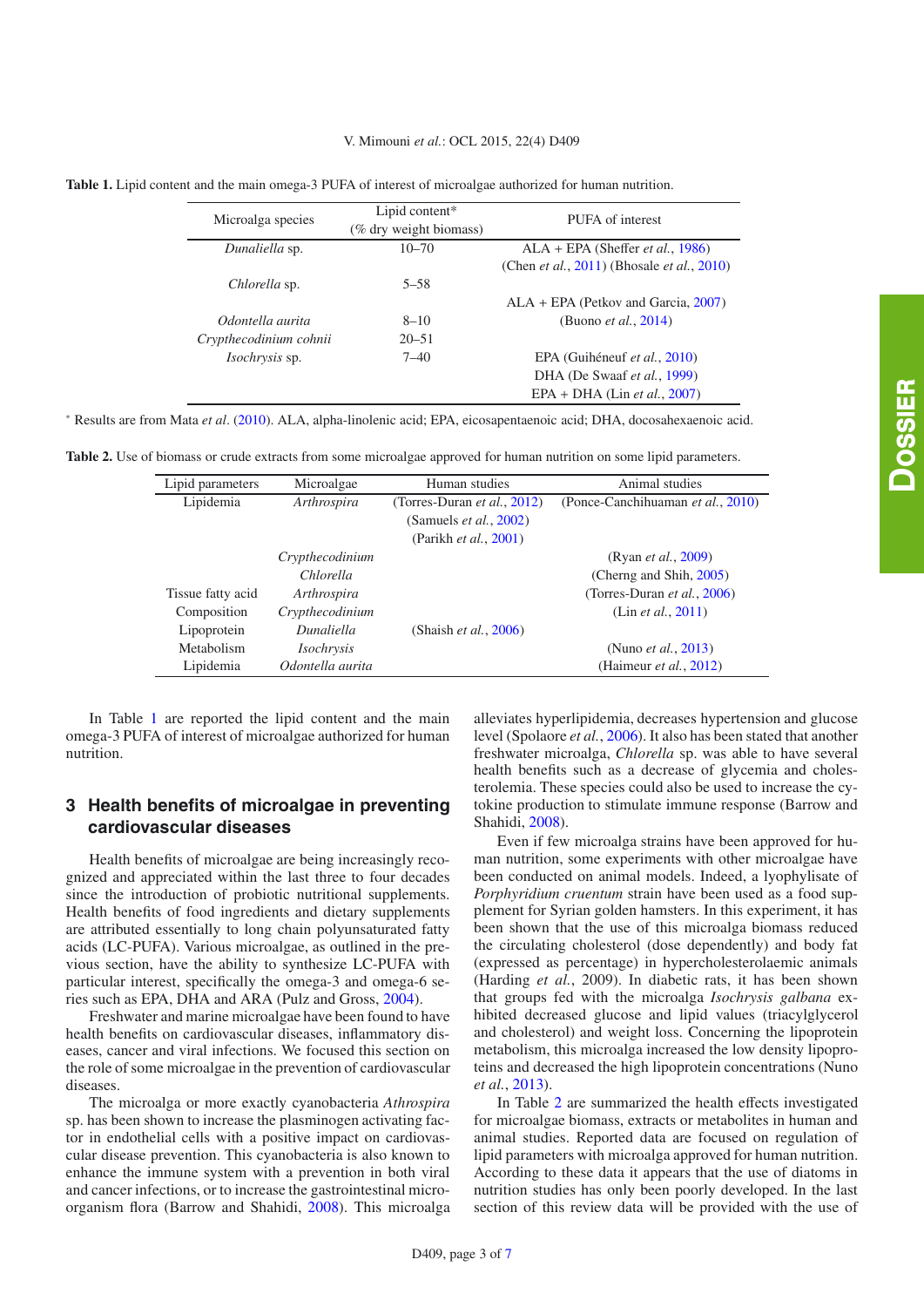<span id="page-3-1"></span><span id="page-3-0"></span>**Table 3.** Animal characteristics after 7 weeks of treatment.

| Parameters $(g)$ | Control          | $1\%$ OA         | $3\%$ OA         | $9\%$ OA         | $12\%$ OA        |
|------------------|------------------|------------------|------------------|------------------|------------------|
| Body weight      | $392 \pm 43.7$   | $400 \pm 9.0$    | $379 \pm 17.4$   | $401 \pm 17.9$   | $395 \pm 32.2$   |
| Liver weight     | $10.98 \pm 1.35$ | $10.09 \pm 1.37$ | $10.01 \pm 0.59$ | $10.03 \pm 0.75$ | $10.21 \pm 1.28$ |
| Adipose tissue   | $3.22 \pm 0.53$  | $4.57 \pm 0.77$  | $4.78 \pm 1.99$  | $3.97 \pm 1.23$  | $4.21 \pm 1.27$  |
| Heart weight     | $1.28 \pm 0.16$  | $1.47 \pm 0.24$  | $1.27 \pm 0.12$  | $1.32 \pm 0.10$  | $1.32 \pm 0.16$  |
| Kidneys weight   | $2.52 \pm 0.16$  | $2.68 \pm 0.22$  | $2.51 \pm 0.08$  | $2.79 \pm 0.35$  | $2.67 \pm 0.40$  |

Results are expressed as mean ± SD (*n* = 4). After a one-way ANOVA and a Student-Newman-Keuls multiple comparison test, results were arranged in increasing order  $a > b > c$  ( $p < 0.05$ ). Means assigned with superscript letters are statistically different.

**Table 4.** Glycemia and plasma lipids determinations after 7 weeks of treatment.

| Parameters $(g/L)$ | Control         | $1\%$ OA        | $3\%$ OA        | $9\%$ OA        | $12\%$ OA       |
|--------------------|-----------------|-----------------|-----------------|-----------------|-----------------|
| Glycemia           | $1.65 \pm 0.13$ | $2.39 \pm 0.09$ | $2.03 \pm 0.38$ | $1.70 \pm 0.15$ | $2.30 \pm 0.91$ |
| Triacylglycerols   | $0.86 \pm 0.12$ | $0.84 \pm 0.14$ | $0.83 \pm 0.11$ | $0.87 \pm 0.11$ | $0.95 \pm 0.29$ |
| Cholesterol        | $0.64 \pm 0.30$ | $0.66 \pm 0.16$ | $0.50 \pm 0.03$ | $0.62 \pm 0.11$ | $0.64 \pm 0.13$ |

Results are expressed as mean  $\pm$  SD ( $n = 4$ ). After a one-way ANOVA and a Student-Newman-Keuls multiple comparison test, results were arranged in increasing order  $a > b > c$  ( $p < 0.05$ ). Means assigned with superscript letters are statistically different.

the marine microalga *O. aurita*, a diatom rich in EPA used as dietary supplement.

## **4 The role of O. aurita, a marine diatom, used as dietary supplement, in preventing cardiovascular diseases**

Metabolic syndrome including dyslipidemia, obesity and insulin resistance is a major public health problem. The modern lifestyle of an increased intake of palatable high-fat diet associated with decreased energy expenditure contribute to the current rising prevalence of the metabolic syndrome. Omega-3 PUFA contained in fish oils are well known to reduce the incidence of risk factors of metabolic syndrome (Poudyal *et al.*, [2011\)](#page-6-14). However, an alternative source of omega-3, from marine microalga, could have a similar effect. *O. aurita* is a marine diatom known to contain high levels of eicosapentaenoic acid (EPA, 25 to 26% of total fatty acids) which is recognized to be involved in the prevention of cardiovascular risks. The use of this microalga was approved in 2002 for human nutrition by AFSSA (Agence Française pour la Sécurité Sanitaire des Aliments).

First, will be presented results concerning the influence of the doses of *O. aurita* as food supplement in order to determine the minimal effective dose for incorporation of EPA and its conversion into DHA in plasma and liver tissues, and second, a synthesis of results obtained on effects of *O. aurita* used as dietary supplement on risk factors linked to metabolic syndrome installation in high fat-fed rats will be reported (Haimeur *et al.*, [2012](#page-5-13)).

#### **4.1 Effect of different doses of O. aurita supplemented to a standard diet on biochemical parameters involved in lipid metabolism in healthy rats**

A preliminary study has been performed to investigate the effects of a standard diet supplemented with different doses of lyophilized *O. aurita* on biochemical parameters involved in lipid metabolism in rats, in order to determine the minimal effective dose for a positive effect on these biochemical parameters.

For this preliminary experiment, 30 Wistar rats were fed a standard diet for a week (acclimatation); then the rats were divided into 5 groups each receiving the standard diet supplemented with 0, 1, 3, 9, 12% of lyophilized *O. aurita*. After 7 weeks of diet the rats were sacrificed and the impact of different diets on some plasmatic biochemical parameters such as glucose, triglycerides and cholesterol, and the enrichment of plasma and tissue lipids in omega-3 are measured in order to find the lowest effective dose on these parameters.

Doses of *O. aurita* tested have no effect on the evolution of animal weight (Tab. [3\)](#page-3-0). Also for plasma parameters, no significant dose effect on glycemia or on the plasma triglycerides and cholesterol levels were observed (Tab. [4\)](#page-3-1).

As one of the interest of food supplement is to increase levels of molecules that can enhance metabolic reactions, we investigated the plasma and liver omega-3 PUFA enrichment. Main results are reported on Tables [5](#page-4-0) and [6.](#page-4-1) In plasma the lipid EPA content was increased according to the dose supplied and the contents of docosapentaenoic acid (DPA) and DHA were significantly higher over 3% of *O. aurita* tested. In the liver a similar trend was observed with EPA provided by the microalga, with a conversion into DPA and DHA from a 3% weight/weight diet supplementation. According to these preliminary observations, it seemed that a 3% level of *O. aurita* biomass was enough to have omega-3 PUFA increase from EPA conversion. Even if EPA is incorporated into triacylglycerols or phospholipids, it seems that microalga fatty acids are available for tissue enrichment. So, it can be considered that he diatom *O. aurita* can be used as an alternative to fish oil sources for tissue lipid EPA supplementation. Therefore, the rate of 3%, which induced a high content of DHA in the liver, was used for subsequent experiments investigating the effect of freeze-dried *O. aurita* used as a food supplement, on the risk factors for high-fat diet induced metabolic syndrome in rats (Haimeur *et al.*, [2012\)](#page-5-13).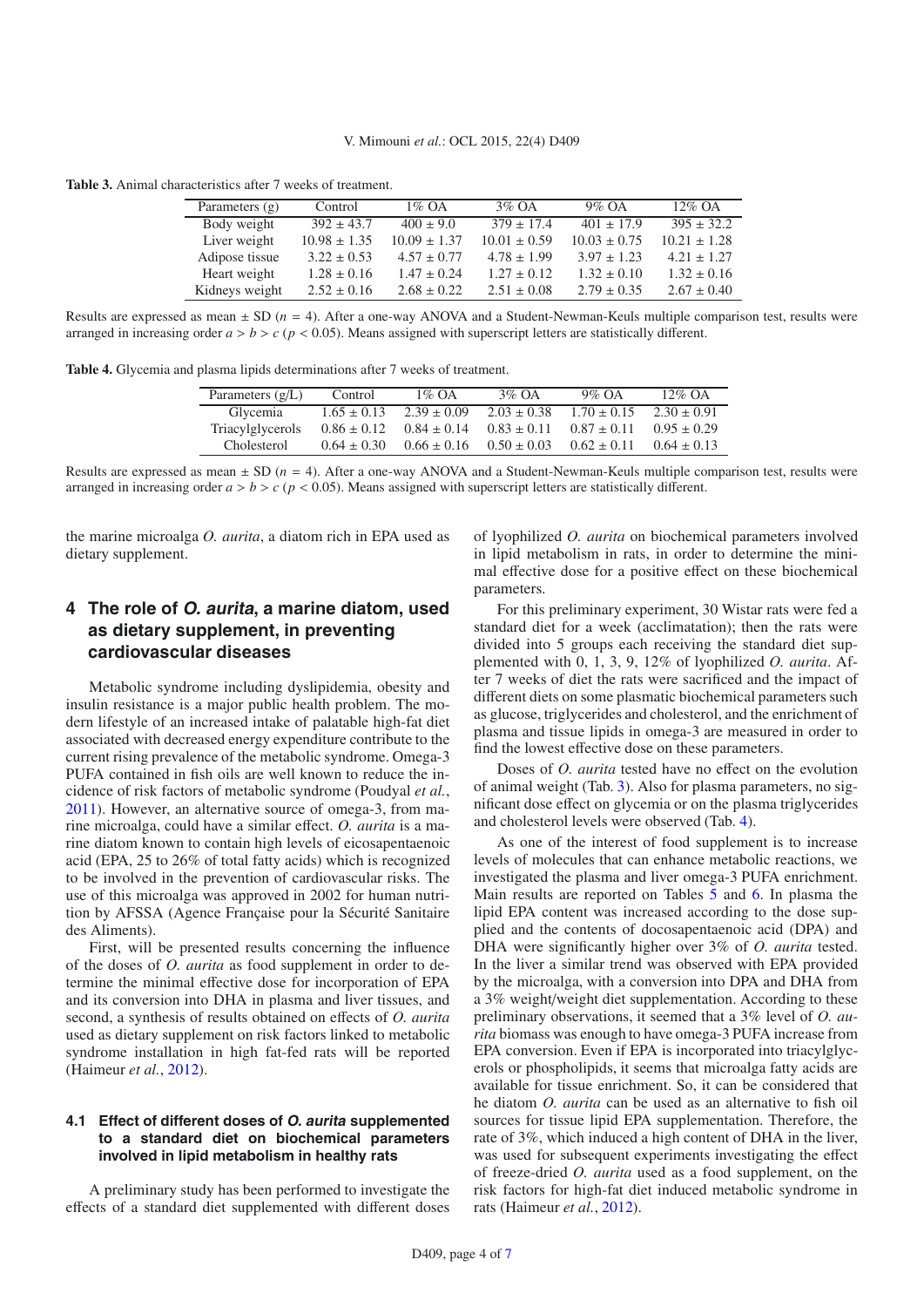<span id="page-4-1"></span><span id="page-4-0"></span>**Table 5.** Effect of different doses of *O. aurita* (OA) supplemented to a standard diet on fatty acid composition of the plasmatic lipids after 7 weeks of diet (in % molar).

| Fatty acids | Control                 | $1\%$ OA                | 3\% $\Omega$ A          | $9\%$ OA                | $12\%$ OA                    |
|-------------|-------------------------|-------------------------|-------------------------|-------------------------|------------------------------|
| $20:5$ n-3  | $0.28 + 0.06^{\circ}$   | $0.36 + 0.08^b$         | $0.51 + 0.02^b$         | $1.55 + 0.22^a$         | $1.95 + 0.57$ <sup>a</sup>   |
| $22:5$ n-3  | $0.37 + 0.07c$          | $0.39 \pm 0.07$ °       | $0.49 \pm 0.03^b$       | $0.67 + 0.05^{\circ}$   | $0.79 \pm 0.11^{\circ}$      |
| $22:6$ n-3  | $3.90 \pm 0.27^{\rm b}$ | $3.63 \pm 0.36^b$       | $4.56 \pm 0.20^{\circ}$ | $3.45 \pm 0.38^{\rm b}$ | $4.74 + 0.63^{\circ}$        |
| $AGPI n-3$  | $4.56 + 0.24^c$         | $4.48 \pm 0.39^{\circ}$ | $5.57 \pm 0.23^b$       | $5.66 \pm 0.37^b$       | $7.48 \pm 0.94$ <sup>a</sup> |

Results are expressed as mean ± SD (*n* = 4). After a one-way ANOVA and a Student-Newman-Keuls multiple comparison test, results were arranged in increasing order  $a > b > c$  ( $p < 0.05$ ). Means assigned with superscript letters are statistically different.

<span id="page-4-2"></span>**Table 6.** Effect of different doses of *O. aurita* (OA) supplemented to a standard diet on fatty acid composition of the liver lipids after 7 weeks of diet (in % molar).

| Fatty acids | Control                 | $1\%$ OA                                                                                  | $3\%$ OA | $9\%$ OA                            | $12\%$ OA                  |
|-------------|-------------------------|-------------------------------------------------------------------------------------------|----------|-------------------------------------|----------------------------|
| $20:5$ n-3  |                         | $0.13 \pm 0.02^d$ $0.16 \pm 0.05^d$ $0.29 \pm 0.10^c$ $0.82 \pm 0.10^b$ $1.18 \pm 0.15^a$ |          |                                     |                            |
| $22:5$ n-3  | $0.42 \pm 0.04^b$       | $0.51 \pm 0.12^b$ $0.67 \pm 0.06^a$                                                       |          | $0.92 \pm 0.20^{\circ}$             | $0.97 \pm 0.18^{\text{a}}$ |
| $22:6$ n-3  | $5.76 \pm 0.95^{\rm b}$ | $5.52 \pm 0.77^{\circ}$ $7.23 \pm 0.36^{\circ}$                                           |          | $6.69 \pm 0.59^{\circ}$             | $6.55 \pm 0.83^{\circ}$    |
| $AGPI$ n-3  | $6.30 \pm 0.92^{\circ}$ | $6.19 \pm 0.75^{\circ}$ $7.42 \pm 0.34^{\circ}$                                           |          | $8.43 \pm 0.14^a$ $9.12 \pm 1.63^a$ |                            |

Results are expressed as mean ± SD (*n* = 4). After a one-way ANOVA and a Student-Newman-Keuls multiple comparison test, results were arranged in increasing order  $a > b > c$  ( $p < 0.05$ ). Means assigned with superscript letters are statistically different.

**Table 7.** Main results obtained with a 3% freeze-dried *O. aurita* food supplement in high-fat fed rats in some biochemical parameters. Results are from Haimeur *et al*., [2012](#page-5-13).

| Parameters <sup>1</sup>                        | Control diet                | High fat diet                | High fat diet $+$             |
|------------------------------------------------|-----------------------------|------------------------------|-------------------------------|
|                                                |                             |                              | O. aurita                     |
| Rat characteristics                            |                             |                              |                               |
| Body weight $(g)$                              | $359 \pm 18^b$              | $389 \pm 13^a$               | $379 \pm 2^{ab}$              |
| Adipose tissue weight $(g)$                    | $4.5 \pm 1.6^{\rm b}$       | $6.9 \pm 0.8^{\rm a}$        | $4.3 \pm 0.9^{\rm b}$         |
| <b>Blood</b>                                   |                             |                              |                               |
| Glycemia                                       | $4.30 \pm 0.49^b$           | $5.17 \pm 0.74$ <sup>a</sup> | $4.57 \pm 0.51$ <sup>ab</sup> |
| Triglyceridemia (mmol/L)                       | $0.84 \pm 0.07^b$           | $1.06 \pm 0.04^{\circ}$      | $0.91 \pm 0.09^b$             |
| Cholesterolemia (mmol/L)                       | $1.49 \pm 0.22^b$           | $1.87 \pm 0.17^{\circ}$      | $1.51 \pm 0.13^b$             |
| Platelet total aggregation $(\%)$ <sup>2</sup> | $68.35 \pm 3.56^b$          | $80.29 \pm 3.59^{\circ}$     | $72.42 \pm 1.09^{ab}$         |
| Platelet TXB2 level ( $ng/5 \times 10^8$ cell) | $12.16 \pm 0.19^b$          | $16.14 \pm 1.51^{\circ}$     | $12.30 \pm 0.21^b$            |
| Liver                                          |                             |                              |                               |
| Triacylglycerols $(mg/g)$                      | $12.04 \pm 2.48^b$          | $28.28 \pm 4.97^{\circ}$     | $16.62 \pm 4.15^{b}$          |
| Total cholesterol $(mg/g)$                     | $2.97 \pm 0.49^{\text{ b}}$ | $4.19 \pm 0.66^{\circ}$      | $2.88 \pm 0.10^{b}$           |
| MDA level (nmol/mg prot)                       | $4.64 \pm 0.2^b$            | $5.15 \pm 0.22^{\text{a}}$   | $4.57 \pm 0.20^{\rm b}$       |
| GPx activity (nmol ROOH/min/mg prot)           | $148.1 \pm 3.4^{\circ}$     | $108.6 \pm 11.5^{\circ}$     | $133.6 \pm 5.7^{\circ}$       |

<sup>1</sup> Results were expressed as mean  $\pm$  SD ( $n = 5$ ). After a one-way ANOVA and a Student-Newman-Keuls multiple comparison test, results were arranged in increasing order  $a > b$  ( $p < 0.05$ ). Means assigned with superscript letters are statistically different.<sup>2</sup> After stimulation with collagen (5 µg/mL).

## **4.2 Effects of O. aurita, used as food supplement, on risk factors linked to metabolic syndrome installation in high fat-fed rats**

In this study, the effects of *O. aurita* as dietary supplement on risk factors linked to metabolic syndrome installation in high fat-fed rats were reported (Haimeur *et al.*, [2012\)](#page-5-13).

For this experiment, male Wistar rats were randomly divided into groups of 6 animals and were fed with a standard diet (Control), with a high-fat diet (HF) or with the high-fat diet supplemented with 3% of freeze dried *O. aurita* (HFOA).

After 7 weeks of treatment, we evaluated in these animals, the effects of these different diets on the risk factors for metabolic syndrome, such as hyperlipidemia, platelet aggregation, thromboxane B2 production and oxidative stress.

The overview of the major results obtained in this study were reported in Table [7.](#page-4-2)

Despite no modification in body weight, it was noticed a decrease in adipose tissue weight in HFOA-fed rats.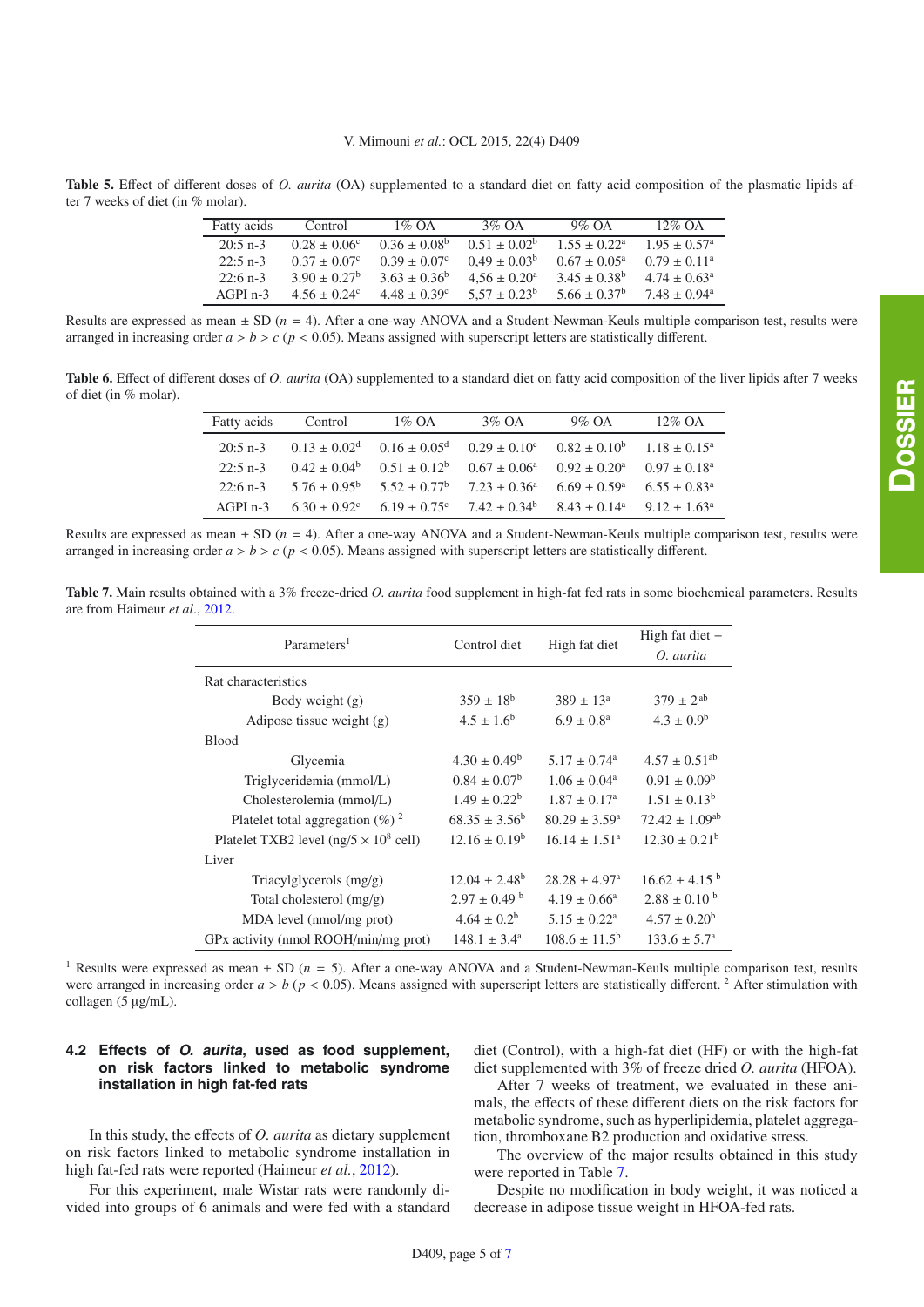Even if a slight decrease in glycemia was observed (ns), *O. aurita* intake decreased significantly triacylglycerol (TG) and total cholesterol (T-Chol) levels in plasma and liver compared to HF group levels which became similar to those obtained in controls. These modifications are similar to those already obtained with EPA in high fat-fed-mice, which reduced plasma and liver levels of triacylglycerol and total cholesterol (Nemoto *et al.*, [2009\)](#page-6-15).

Platelet aggregability tended to decrease with *O. aurita* intake in association with a decrease in the TXB2 level. The high amounts of EPA in this microalga could explain the crucial role of this fatty acid in reducing platelet aggregability (Lagarde *et al.*, [2013\)](#page-5-15). Concerning the oxidative stress parameters, it has been reported lower MDA levels and increased GPx activity in the liver after consumption of *O. aurita*, in high fat fed rats.

In conclusion, our results showed the efficiency of *O. aurita* as food supplement in regulation of physiologial and biochimical parameters involved in metabolic syndrome installation, platelet aggregability and oxidative stress status.

## **5 Concluding remarks**

The main dietary sources of omega-3 (precursors) originate from oils produced by plants (Colza, walnuts, etc.) but LC-PUFAs came from seafood products. The omega-3 LC-PUFAs such as eicosapentaenoic acid (EPA) and docosahexaenoic acid (DHA) are primarily derived from oily fish (Nichols, [2010\)](#page-6-16) or arising from use of some marine microalgae as a dietary supplement (Ulmann *et al.*, [2014\)](#page-6-17). Indeed, some species of microalgae are of particular interest and are used as a rich dietary source of EPA and DHA, but the consumption of complete microalgae or lipid extracts in the form of commercial food supplements is restricted to some genera, such as *Arthrospira*, *Chlorella*, *Crypthecodinium*, *Dunaliella*, and *Odontella*; however many other microalgae have been tested as potential food supplements, but are not yet authorized for commercial use (De Jesus *et al.*, [2013\)](#page-5-16).

The marine diatom *O. aurita* presents high levels of EPA, a central fatty acid in the prevention of cardiovascular risks, and has been approved as a dietary supplement. Preliminary results obtained in healthy rats on the dose effect of freeze-dried biomass of *O. aurita* have shown an omega-3 PUFA plasma and liver enrichment from a dose of 3%. Our results concerning the effect of freeze dried *O. aurita*, used as dietary supplement might help to focus on the interest of using this microalga to prevent cardio-metabolic risks.

Our findings also suggest that the effects of *O. aurita* intake could be related to a synergistic effect between EPA and other microalgal bioactive compounds, such as pigments, fibers, and phytosterols, which are known to have beneficial effects on human health (Lattimer *et al.*, [2010](#page-5-17); Peng *et al.*, [2011\)](#page-6-18).

*Acknowledgements.* This study was supported by the PHC-Volubilis program No. MA/21/61 with joint financial support from the French Foreign Affairs Ministry, the Moroccan Ministry of Research and Higher Education and the FP 7 European Project GIAVAP (Genetic Improvement of Algae for Value Added Products).

#### **Conflict of interest**

The authors declare no conflict of interest.

#### **References**

- <span id="page-5-14"></span>Barrow C, Shahidi F. 2008. Marine nutraceuticals and functional foods. Taylor & Francis Group: CRC Press.
- <span id="page-5-5"></span>Bhosale RA, Rajabhoj M, Chaugule B. 2010. *Dunaliella salina* Teod. As a prominent source of eicosapentaenoic acid. *Int. J. Algae* 12: 185–189.
- <span id="page-5-6"></span>Buono S, Lagellotti AL, Martello A, Rinna F, Fogliano V. 2014. Functional ingredients from microalgae. *Food Funct. 5*: 1669.
- <span id="page-5-4"></span>Chen M, Tang H, Ma H, Holland TC, Ng KYS, Salley SO. 2011. Effects of nutrients on growth and lipid accumulation in the green algae *Dunaliella tertiolecta*. *Bioresour. Technol.* 102: 1649–1665.
- <span id="page-5-11"></span>Cherng JY, Shih MF. 2005. Preventing dyslipidemia by *Chlorella pyrenoidosa* in rats and hamster after chronic high fat diet treatment. *Life Sci.* 76: 3001–3013.
- <span id="page-5-16"></span>De Jesus Raposo MF, De Morais RM, De Morais AM. 2013. Health applications of bioactive compounds from marine microalgae. *Life Sci.* 15: 479–486.
- <span id="page-5-8"></span>De Swaaf ME, De Rijk TC, Eggink G, Sijtsma L. 1999. Optimisation of docosahexaenoic acid production in batch cultivations by *Crypthecodinium cohnii*. *Prog. Ind. Microbiol.* 35: 185–192.
- <span id="page-5-0"></span>Guesnet P, Alessandri JM, Astorg P, Pifferi F, Lavialle M. 2005. Les rôles physiologiques majeurs exercés par les acides gras polyinsaturés (AGPI). *OCL* 12: 333–343.
- <span id="page-5-7"></span>Guiheneuf F, Fouqueray M, Mimouni V, Ulmann L, Jacquette B, Tremblin G. 2010. Effect of stress UV on the fatty acid and lipid class composition in two marine microalgae *Pavlova lutheri* (Pavlovophyceae) and *Odontella aurita* (Bacillariophyceae). *J. Appl. Phycol.* 22: 629–638.
- <span id="page-5-13"></span>Haimeur A, Ulmann L, Mimouni V, *et al.* 2012. The role of *Odontella aurita*, a marine diatom rich in EPA, as a dietary supplement in dyslipidemia, platelet function and oxidative stress in high-fat fed rats. *Lipids Health Dis.* 11: 147.
- <span id="page-5-3"></span>Herrero M, Ibáñez E, Cifuentes A, Reglero G, Santoyo S. 2006. *Dunaliella salina* microalga pressurized liquid extracts as potential antimicrobials. *J. Food Protein* 69: 2471–2477.
- <span id="page-5-15"></span>Lagarde M, Calzada C, Guichardant M, Vericel E. 2013. Dose effect and metabolism of docosahexaenoic acid: Pathophysiological relevance in blood platelets. *Prostaglandins Leukot. Essent. Fatty Acids* 88: 49–52.
- <span id="page-5-17"></span>Lattimer JM, Haub MD. 2010. Effects of dietary fibers and its components on metabolic health. *Nutrients* 2: 1266–1289.
- <span id="page-5-9"></span>Lin YH, Chang FL, Tsao CY, Leu JY. 2007. Influence of growth phase and nutrient source on fatty acid composition of *Isochrysis galbana* CCMP 1324 in a batch photoreactor. *Biochem. Eng. J.* 37: 166–176.
- <span id="page-5-12"></span>Lin YH, Shah S, Salem N. 2011. Altered essential fatty acid metabolism and composition in rat liver, plasma, heart and brain after microalgal-DHA addition to the diet. *J. Nutr. Biochem.* 22: 758–765.
- <span id="page-5-10"></span>Mata TM, Martins AA, Caetano NS. 2010. Microalgae for biodiesel production and other applications: A review. *Renew. Sust. Energ. Rev.* 14: 217–232.
- <span id="page-5-2"></span>Mendes RL, Fernandes HL, Coelho JP, *et al*. 1995. Supercritical CO2 extraction of carotenoids and other lipids from *chlorella vulgaris*. *Food Chem.* 53: 99–103.
- <span id="page-5-1"></span>Mimouni V, Ulmann L, Pasquet V, *et al*. 2012. The potential of microalgae for the production of bioactive molecules of pharmaceutical interest. *Curr. Pharm. Biotechnol.* 13: 2733–2750.